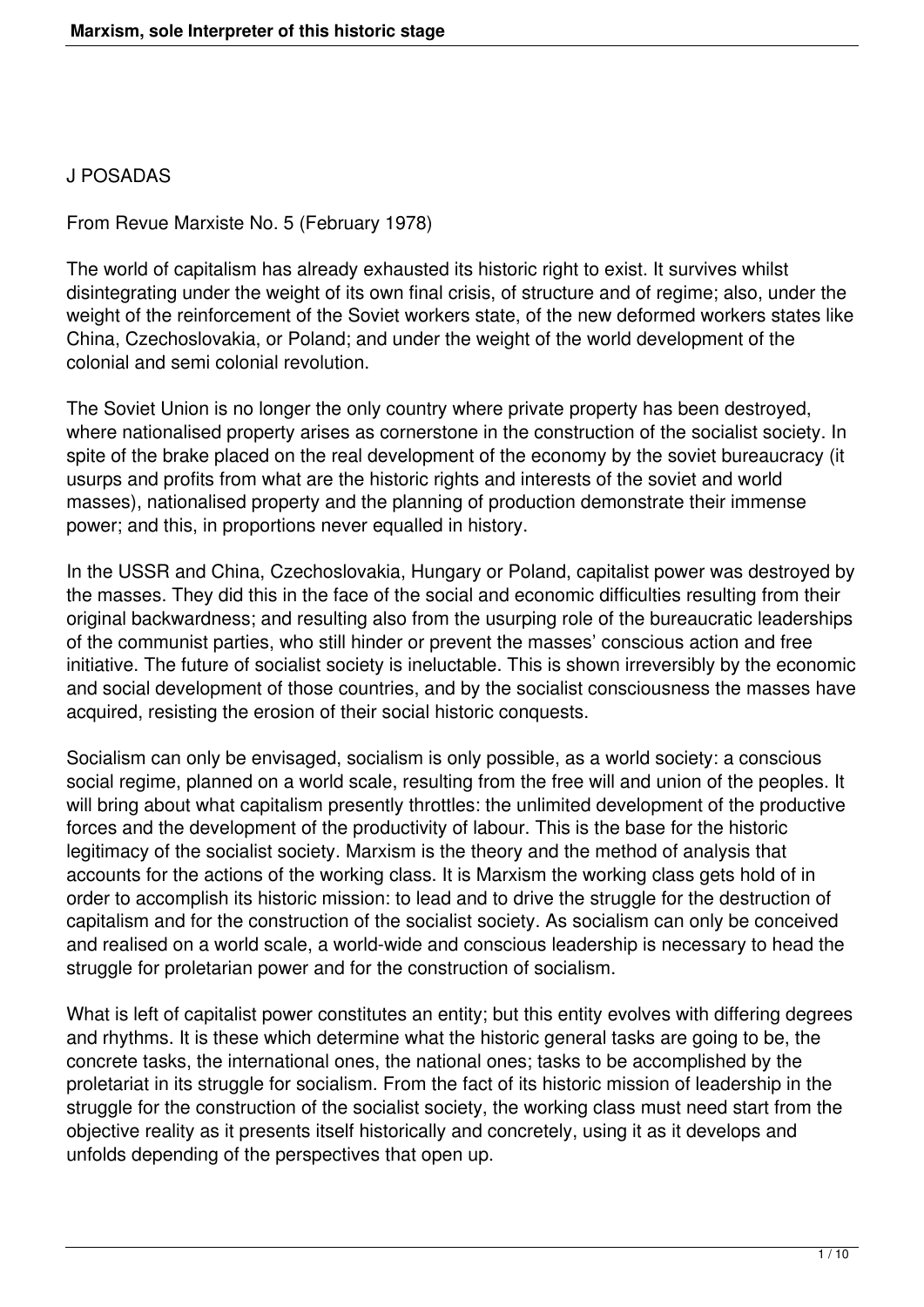Actually, the first condition to succeed in this mission is to gain an overview of the world as history has made it. For instance: capitalism exists alongside countries that are becoming workers states; there is the colonial and semi colonial revolution unfolding; there is the world weakening of imperialism. There is also the existence of countries economically and socially backward like those of Latin America who have not followed the historic path opened up by the industrial countries of Europe and North America.

In its struggle for socialism, the working class of the developed capitalist countries finds that the conditions and possibilities are exhausted for the continuation of progressive measures on the part of the bourgeoisie or from capitalism itself.

In those developed countries capitalism has managed, generally speaking, to supersede the economic and social hindrances it had inherited from previous regimes, and that had blocked its development. Take the colonial world on the other hand, or semi colonial countries like those in Latin America. Even though they have adopted capitalism – in grades and rhythms of evolution going from most backward to most advanced, as in Argentina – they still retain at differing levels the remnants, the survivals and inheritances, social and production forms that are still feudal or semi feudal. World capitalism and local capitalism have not been able of surpassing these. Therefore, the tasks of the socialist revolution of the proletariat differ in rhythms and degrees, even though they do not differ in the socialist finality common to all of the proletariat. In catching up with the advanced capitalist countries, the general progress of the backward ones, their very industrialisation, is hindered and prevented. Was this not the fundamental role of capitalism in history, however, to develop countries in this way, and to link them to the entire world?

The mission of the capitalist regime, indeed, and of the bourgeoisie, had been to develop countries in industry, culture and civilisation. But in every semi colonial country, capitalism has done this only partially: it has advanced neither the economy nor the bourgeois democratic regime. It has left out of the production and consumption processes, out of culture and of civilisation, entire swaths of indigenous populations, black people and peasants.

For those countries to have developed even from a bourgeois democratic point of view, the land question should have been resolved with reform and agrarian revolution. There should have been the expulsion of imperialism, the nationalisation of the sources of natural wealth and national unity made in some countries; a vast Latin American internal market should have been created, sufficiently powerful to stimulate both its own development and its ability to compete with the rest of the capitalist world.

Today, most of these problems are still waiting to be resolved. But today, in this stage of history, they come up for resolution when capitalism has exhausted its possibilities of existence as a world regime and the masses are already engaged in the struggle to take hold of the destiny of the world - which is their own destiny.

Capitalist leadership and initiative will not resolve these problems history still poses today. For they are problems inherited from capitalism itself; in this stage, they will only be resolved by the struggle of the world masses for power, by the application of the means, measures and objectives that are socialist. Only these take account of the permanent and ascending process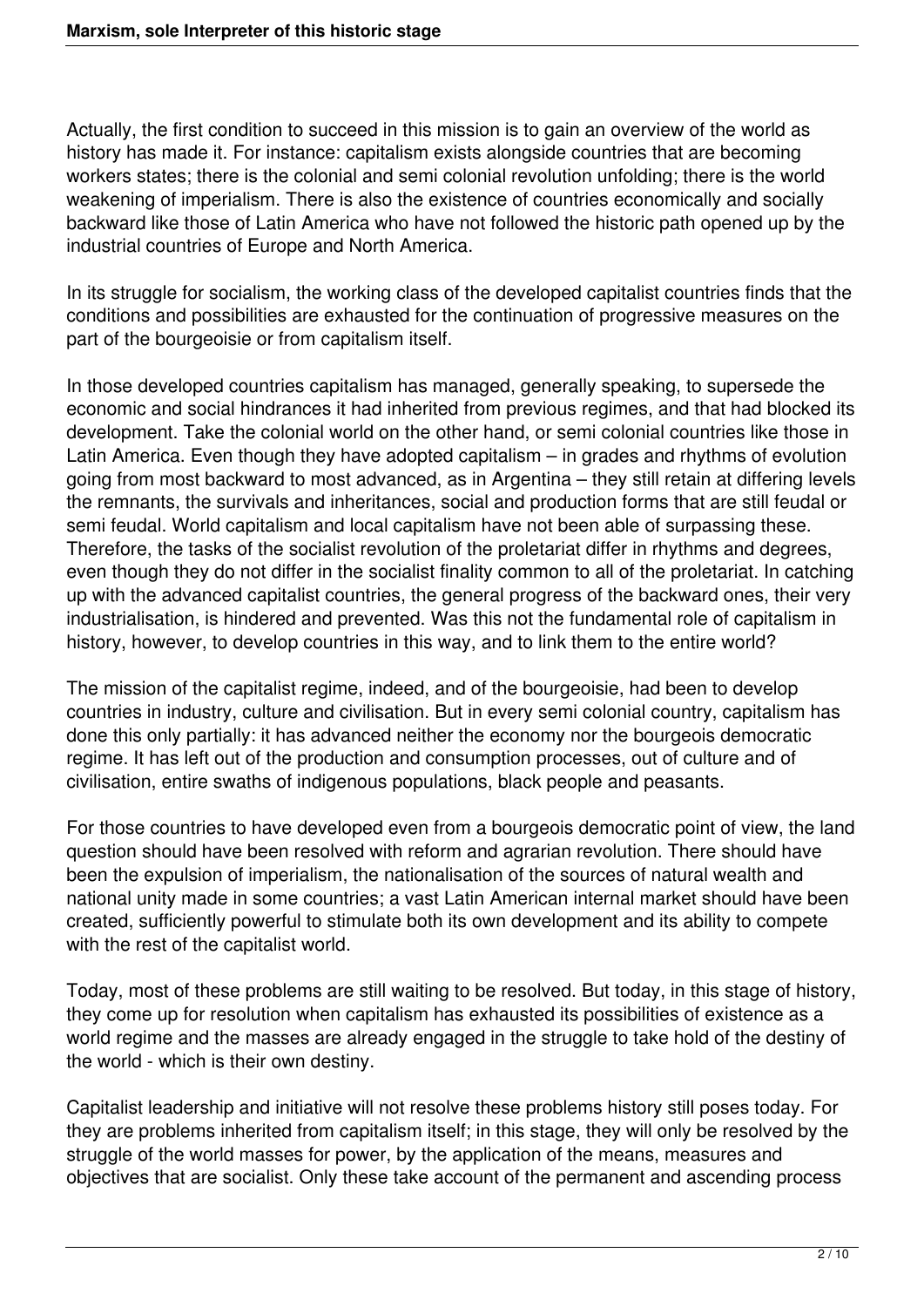of the world and national revolution.

To pass from the present capitalist society over to the construction of the socialist society, one will have to triumph over these feudal and semi-feudal forms of production, these hindrances, and all the industrial and social backwardness. Millions of Indian people, black people, peasants and indigenous communities, will have to be incorporated into the internal and world market of production and consumption. Surpassing this situation, taking account of the needs and of the possibilities that are both historic and immediate, is only possible through an anti-capitalist struggle united to the struggles of the masses of Latin America, and the world. Finished the time when this could be done through bourgeois democratic means. It can only happen by means of the masses' power, through the workers and peasants government.

The world domination of imperialism and the actual domination of Latin America by yankee imperialism is one factor. There is also the way the backward countries are submitted to the world market; there is the world crisis of the capitalist system, the impossibility for capitalism to spread further, or even preserve its present world markets; there is the subjugation of Latin America to the commercial, financial and industrial power of yankee imperialism; add to this the existence of the proletariat, its struggles, its organisations and its parties, as well as the constant risings of the peasant masses: all these things quite annul the possibility for the development of bourgeois capitalist regimes and industrial bourgeoisies. This is not to say, however, that in countries like Argentina or Brazil there is no possibility for partial results in industrial or economic development.

In a historical sense, the perspectives for capitalist development are zero in Latin America. Only in conditions of the world expansion and development of capitalism could the capitalist market have permitted improvements in these countries; then, there may have been some historic prospects for a few national industrial bourgeoisies - against imperialism and the landed oligarchies, that is. But the road is blocked that leads to the world development of the market and of the capitalist regime.

Agrarian reform and revolution, the expulsion of imperialism, the unification of Latin America, are the problems that will have to be solved in order to see any economic or industrial development. In the present conditions of history, capitalism and the national bourgeoisies are powerless in giving a progressive outcome regarding those needs.

The measures necessary for economic progress, those necessary for the cultural and social progress of Latin America, demand more than the expulsion of imperialism and the expropriation of the large property owners. It demands the struggle for the power of the masses against the capitalist regime and against the bourgeoisies. These bourgeoisies, even the most "progressive", are tied to imperialism and to the landed oligarchies. Their ties stem from relations of common interests and direct economic links. The national bourgeoisies have stemmed and branched off from the oligarchies themselves, as their direct agents in the service of imperialism. Their interests are not opposed to those of the oligarchy in all things. What the national bourgeoisies and petty bourgeoisies of Latin America presume to, and what they generally struggle for, is to rise higher in relation to the oligarchies and imperialism. They hope to take hold of the state apparatus and put it integrally at their service, perceiving that this will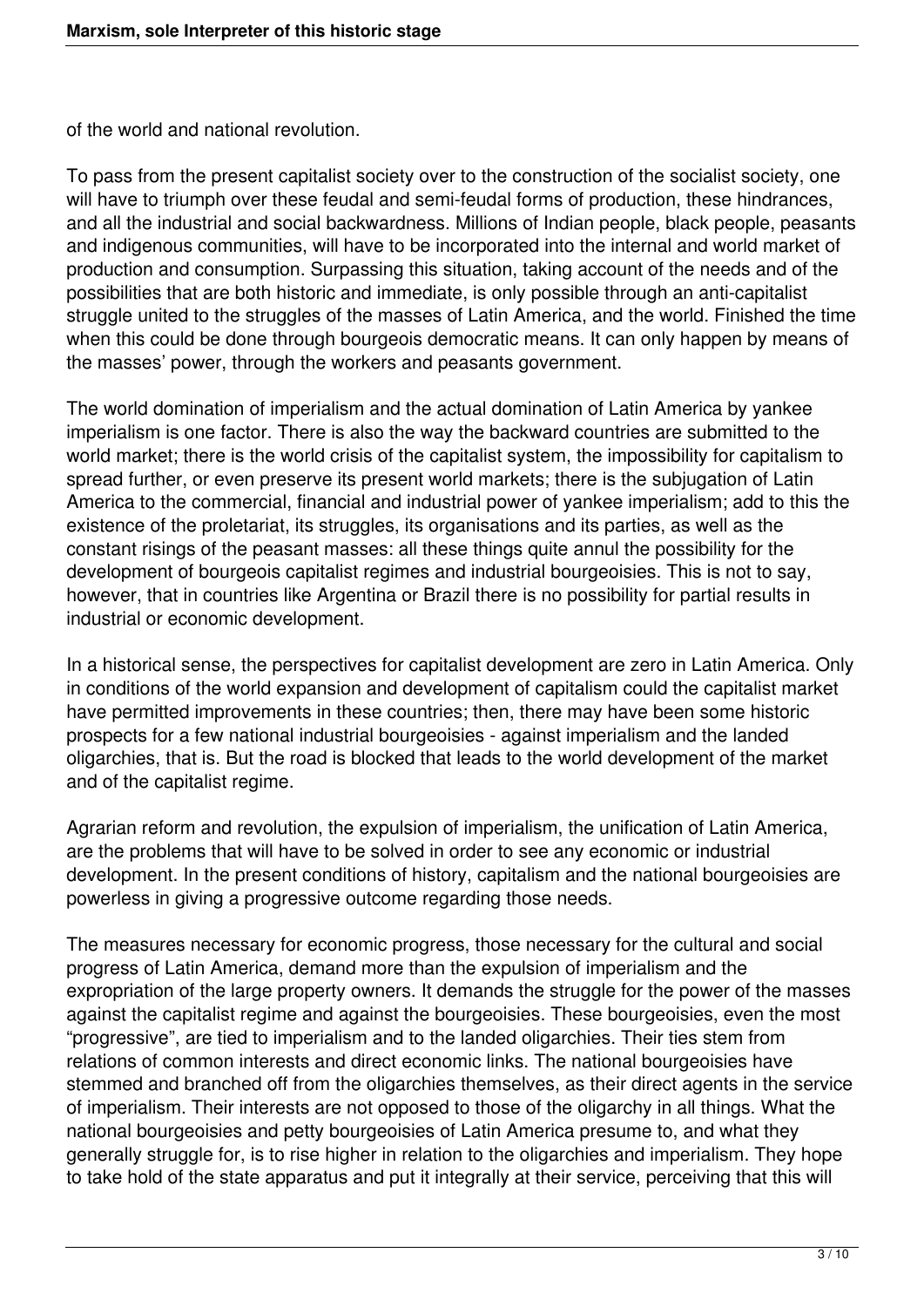make them better able to negotiate with imperialism.

The petty bourgeois leadership of the MNR in Bolivia is an example. It reached the top of the mass movement and, through it, the top of the state apparatus. Then, it tried to develop the Bolivian economy – on capitalist lines. This amounted to an experiment. It became clear that social measures attractive to the anti-imperialist and anti-oligarchic masses were going to be needed; this leadership figured this would increase mass mobilisations, exert an enormous pressure against imperialism, sabotaging it. At this point the MNR desisted; and this is how it betrayed the masses that had followed it. It promptly returned on the promises to give land, expel imperialism and expropriate the mines without compensation. It gave up on genuine workers' control and better living standards.

One cannot, and one must not, operate on the basis of what the leaderships tell about themselves, or on the basis of what they pretend to be disposed of doing; the same goes for what the petty bourgeois parties and movements say. Instead, one must look at what can be done in the objective conditions of the existence of the capitalist regime, of the proletariat, the strength of mobilisation, the wishes of the peasantry, degrees in class politicisation, levels in the consciousness and organisation of the proletariat, etc.

There is the necessity for the economy to develop; there is the need for agrarian reform; the need for the mechanisation of production as part of the process of industrialisation: all these have one single historic solution: that solution lies in the unification of Latin America – a voluntary and conscious one. There is no other foundation upon which to build the historic organisation of Latin America.

Experience has shown and does show that, taken separately, each Latin American country can only advance very limitedly; and this, only in the case of the already most advanced; and then, only partially. The process of history is clamouring for the planned unification of Latin America to be able to go forth. The separation of Latin America into different countries reveals itself as the true block on its development.

The bourgeoisie was supposed to have effected this unification itself, through its single capitalist market. But it did no such thing. And thereby, it demonstrated all its historic impotence and the limits of its own role in history. Behind it came the proletariat, which developed via its own struggles and its own socialist objectives. It came as the representative of a superior social regime. Today, the unification of Latin America will not be made under the bourgeois form of organisation. It will come under the conscious and willing organisation of the peoples into the Federation of the Socialist Republics of Latin America.

In these tasks and through this sort of activity the proletariat will have to solve the problems of the backwardness it inherited from the bourgeoisie. Neither bourgeois programmatic initiative, nor any bourgeois or petty bourgeois capitalist leadership will do this. They cannot find the solutions and they cannot carry out the tasks called for by capitalist backwardness. They cannot realise the progress of Latin America. The proletariat must resolve backwardness through its own struggle for workers and peasants power; and it won't be able to do this with capitalist measures either: first, because it can't act in the name of the bourgeoisie, and second because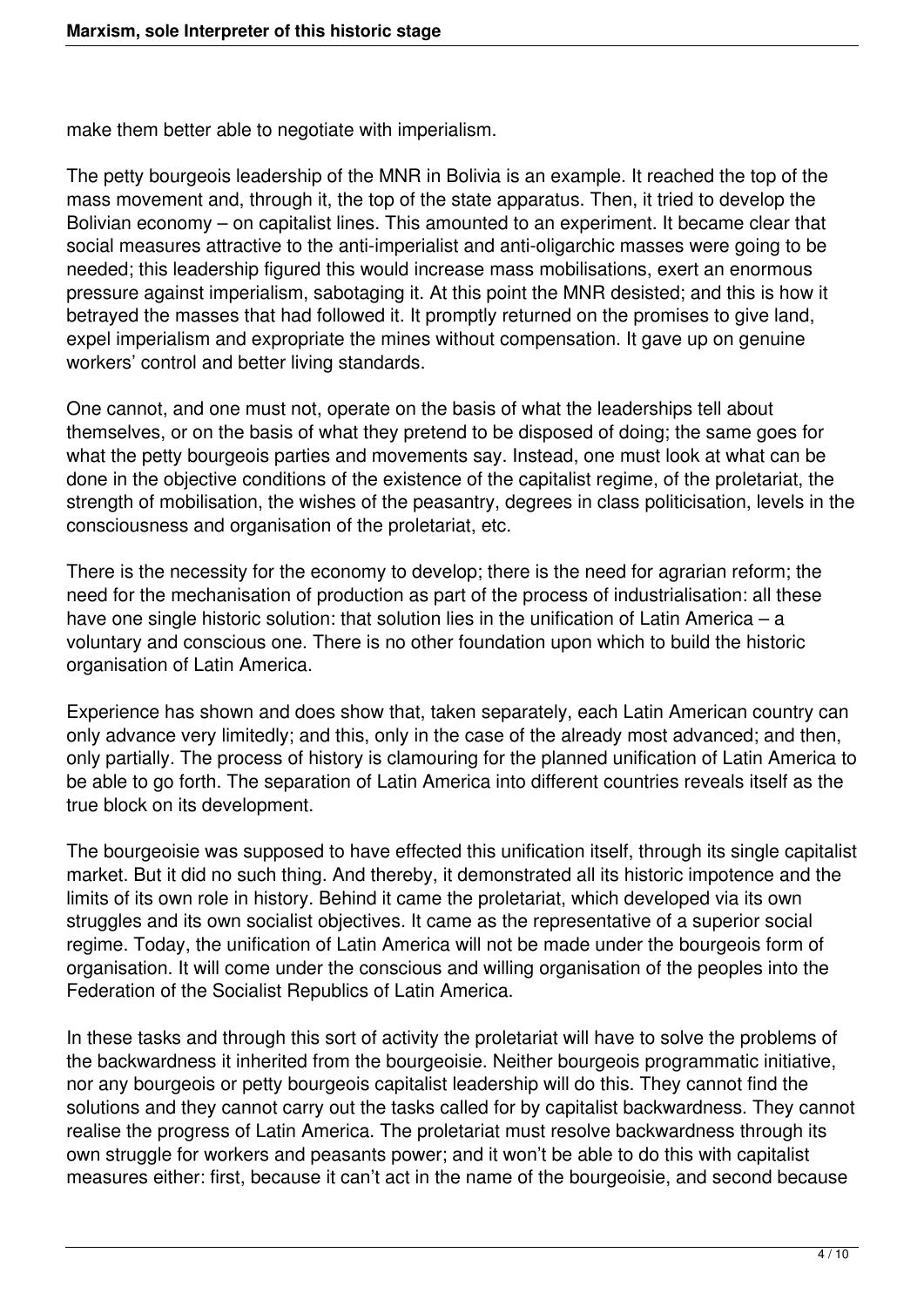capitalist measures are no good. It is the proletariat that holds the key to the solution. The solution lies within its revolutionary programme, when the proletariat finally places means and aims at the service of the socialist construction of each country as part of the socialist unification of Latin America.

There were attempts at making a "Greater Columbia" between Venezuela, Columbia and Ecuador, at one time. In Argentina, the national bourgeoisie had much hope with Peron, whose aspirations for industrial expansion clashed with Yankee imperialism. Other times, there were agreements, custom-duty alliances and "economic unions" between Argentina, Chile, Paraguay and Ecuador. Now and then, these bourgeoisies have called for Latin American unity, thus reflecting both their need for expansion and the objective necessity of the unification of Latin America.

The revolutionary struggle for workers and peasants power in the populations of the world and in Latin America is the practical expression of the necessity for the development of the productive forces. The latter are presently contained and circumscribed by the capitalist regime. This struggle is the expression of the need arising from the productive forces seeking to break out of their present imprisonment. It is the expression of the need for the socialist unification of Latin America as guarantor to its real economic, industrial, social and cultural development.

The more the leadership of the proletariat - and its leading cadres - acquire a high consciousness of the objective necessity of the socialist unification of Latin America and the shorter will be the delays required in overthrowing capitalist power and setting up the workers and peasants Government.

The petty bourgeois currents with support in the masses, the Stalinist leaderships, or the socialists themselves, have not replied to this demand for programme, policy and perspectives in the struggle for socialism in Latin America.

"Marxism is the consciousness of the unconscious process of history". Indeed; and the proletariat through its revolutionary Marxist party is the class that leads the conscious, social activity of struggle for socialism.

The struggle for socialism being world wide, and socialism being conceivable only on a world scale, it follows that an international leadership is necessary. It must have the domination of the process and coordinate, world wide, the struggle for proletarian power and the building of the socialist society.

Without a theoretical endeavour, without an appreciation and clear comprehension of the unity of the process and the struggle on the world scale, Party and class are both left without clear and concrete perspectives. Then they loose their ability to lean towards the conscious outcome; enters confusion - ideological, programmatic and political disarmament; the leadership passes over to the class enemies, or to political adversaries; the revolutionary forces are no longer guided towards a revolutionary outcome, or towards the evident tasks offered up by the situation; even when these tasks were the obvious means by which to rise consciously to a more favourable level of struggle.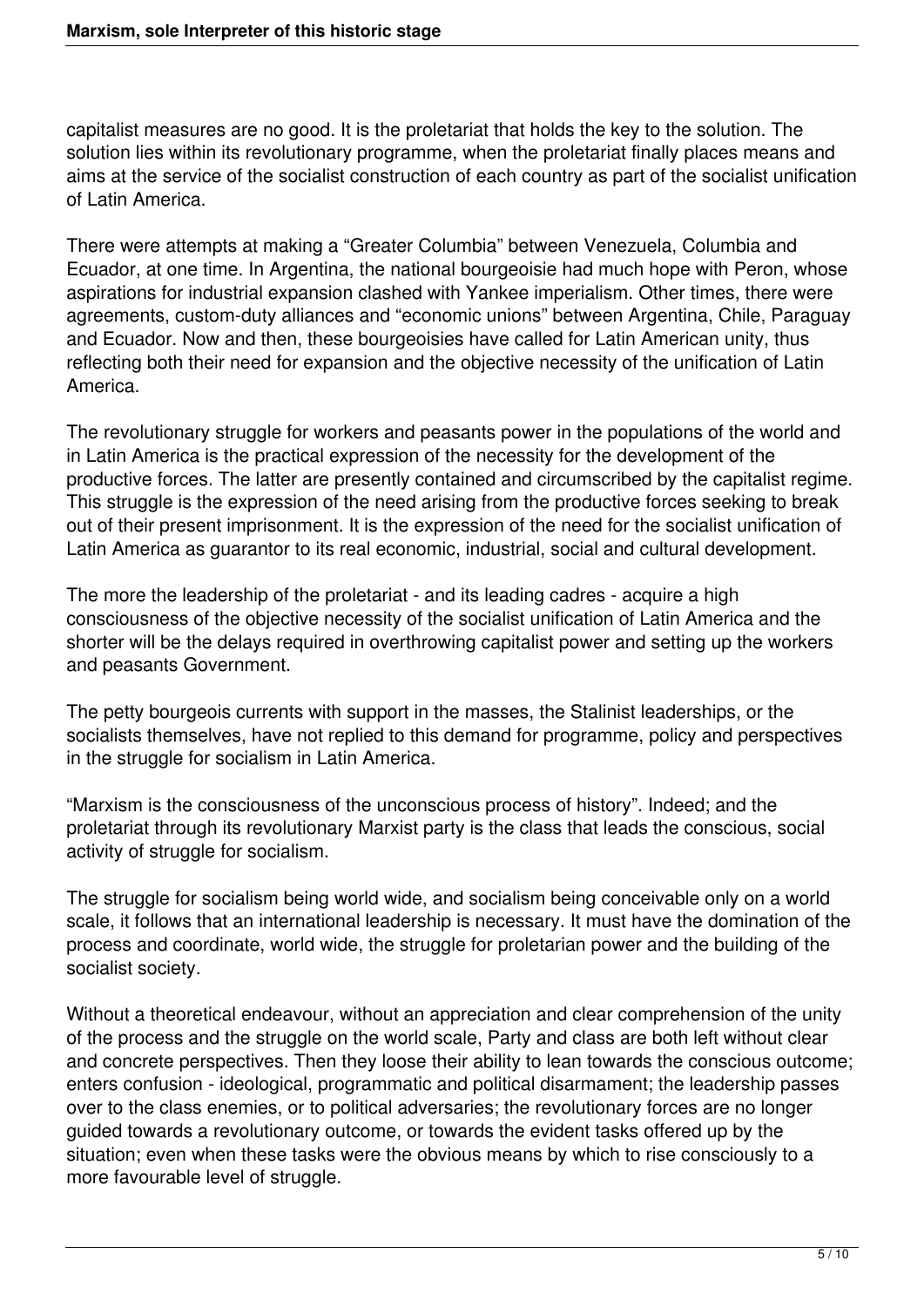For these tasks to be carried out, therefore, the mass Marxist revolutionary party is necessary. The same goes for the theoretical education of the worker cadres in the proletarian party. They must become conscious that those tasks are necessary, together with the corresponding programme and policy. Programme and policy must be of the sort that will enable them to orientate consciously the peasant and petty bourgeois masses towards the historic goal for Latin America that forms part of the World Socialist Federation.

Stalinism always started, and still starts today, from an erroneous programmatic and political concept regarding the tasks for socialism in Latin America and the world. Stalinism has not been, and is not, a world leadership proposing to wage revolutionary struggle, to take power and make socialism. Its line consisted essentially in serving the diplomatic aims and particular interests of the soviet bureaucracy – interests that were opposed to the revolutionary interests of the soviet and world masses. Even now, Stalinism applies to Latin America its false conception of the process of history, whereby it justifies its whole policy of conciliation and of alliances with sectors of the 'radical' or 'democratic' or simply 'progressive' Latin American bourgeoisie.

Stalinism has distorted the Marxist method and historic interpretation of Latin America. Accordingly, socialist currents claiming to be anti-imperialist did the same. From such erroneous interpretations and concepts have arisen programmes, policies and perspectives just as erroneous. Stalinism holds that the backwardness of the countries of Latin America is due to the fact that imperialism has wilfully prevented those countries from developing; and so that, consequently, there is yet a stage to be undergone in Latin America: the stage banned by imperialism: that of the development of the industrial bourgeoisie and its bourgeois democratic regime. In short, that the proletariat must now ally itself to bourgeois leaderships.

With such concepts, the Stalinists - and the socialists after them - idealise the 'democratic' bourgeoisie. They allow it to be hoped that the bourgeoisie may still acquit itself of a progressive historic role; that it may one day agitate, and press on in favour of the economic, social and democratic development of Latin America.

The countries of Latin America were formed and incorporated to the civilised world via the Spanish empire. Spain was still immersed in feudal backwardness whilst the world was taking a capitalist path. First under British and then under Yankee imperialism, there was already the rise of industry and of world finances. And it is these two who shaped and structured the countries of Latin America, submitting them to themselves, namely to the law of the most advanced capitalist countries.

In its ineluctable historic trajectory, Latin America became the result of the world division of labour. There was no other way for this continent to enter the historic stage. This is a process that shows well all the limitation in the progressive role of capitalism. The reality is that capitalism has not been capable of developing the countries of the globe. The development of capitalism, Free Trade, and imperialist capitalism afterwards, could only emerge upon the basis of large industrialised metropolitan countries finding their sustenance in the exploitation and subjugation of the colonial world and the semi colonial countries.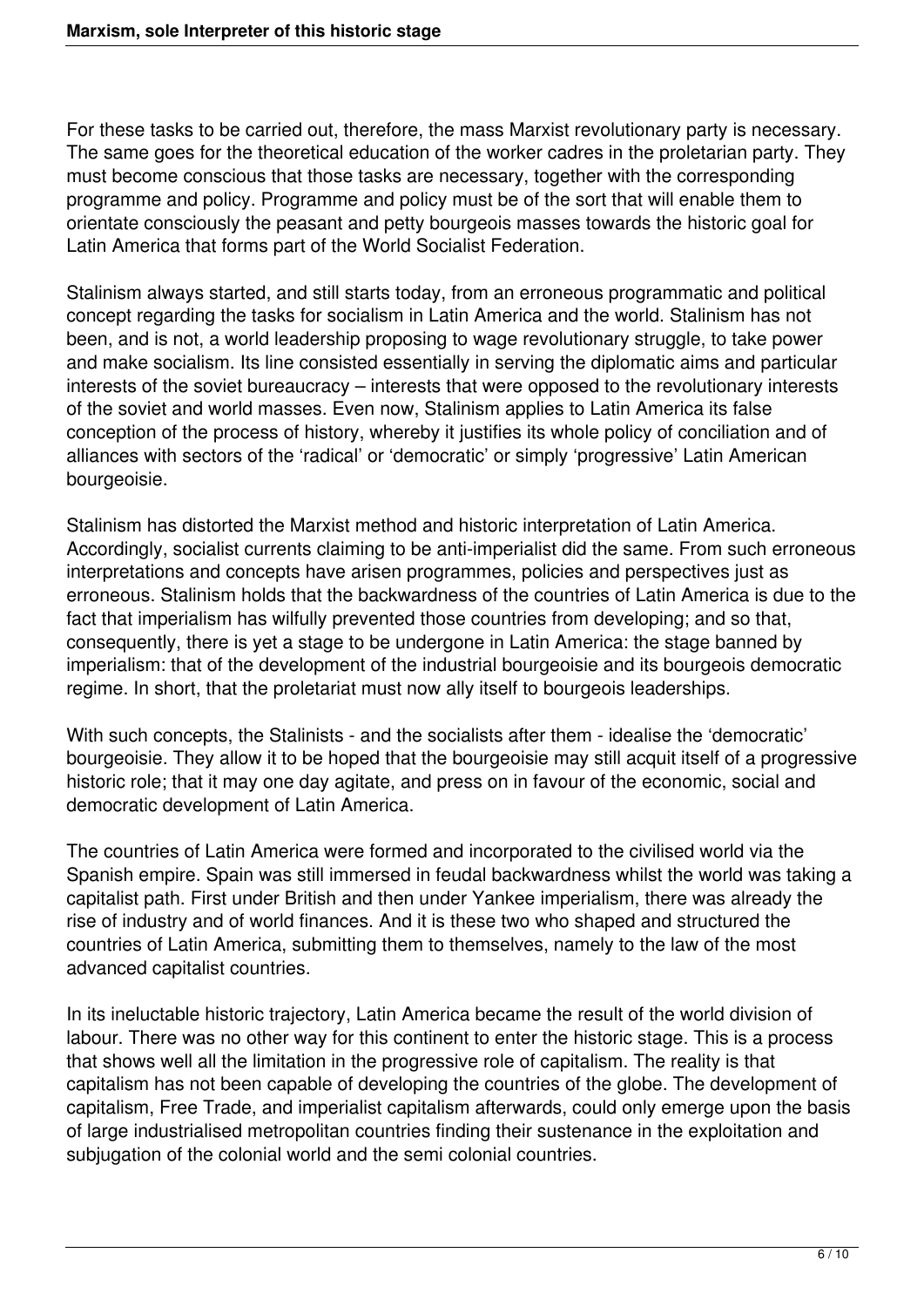The consequence of this limited development in Latin American and semi colonial countries is only because it suited interests, needs and agreements initiated by capitalism in the metropolitan countries. If this allowed the development of bourgeoisies and petty bourgeoisies, it was only through the kind of interests that were complementary to others' in the metropolitan countries, and imperialism. True, in the large movements for bourgeois emancipation against Spain, that were financed for a great part by Britain, the Latin American bourgeoisies managed to obtain a formal kind of independence; but the property owning, the commercial and financial bourgeoisies that arose from commerce, finance and investment, could only do so by keeping their own interests tied up with those of British imperialism; and later, with those of Yankee imperialism.

The world development of capitalism, then two World Wars followed by the crisis of capitalism, rendered possible a certain development for capitalism in Latin America. This was quite pronounced in some countries. But this was happening as capitalism was entering agony and decomposition; just when there ceased to be historic possibilities for the capitalist development of those countries. One of the reasons for this lies in the fact that the proletariat was being formed at the same time as the capitalist system was rising. According to the idea of the Stalinists, Latin America is singled out for a special historic destiny and a pre-ordained development, outside the destiny rendered possible by the flow of history. But one cannot expect such bourgeoisies and petty bourgeoisies in the region to be capable of leading forward a task like the industrial development of Latin America, under a bourgeois democratic regime; for they could not possibly have the strength; or the possibility, because the historic conditions are opposed.

Social democratic sectors grew in Latin America through the tendency of making a national policy of opposition to imperialism; but generally speaking, they did so by becoming identified to national bourgeois interests. And so it happens that they, too, are running behind the national bourgeoisies, to whom they grant a fair amount of support and development consultants.

These socialist currents give a wide berth around the correct conception of the world historic process of capitalism. They keep well away from the internationalist concepts of class struggle and Marxist method. They believe neither in the revolutionary capacity of the proletariat to construct a leadership, nor in its revolutionary capacity of assimilation. This necessarily drives them back into the more or less direct service of the bourgeoisie, or sectors of it. In Latin America, they confuse the tasks of the struggle for socialism with their activities of historic conciliation, activities that are totally detached from any idea of the world unity of the struggle for socialism.

To direct those tasks, however, the Marxist revolutionary party is necessary, conscious of programme and policy; conscious that the perspective, being for a workers and peasants government, is only part of the unity of the world struggle for socialism. Such a party must form part of an international leadership, so that it can play a coordinating role in the world struggle. In Latin America, it must combine two tasks: the specific one for proletarian power wherever, and the long-term one to help build the world socialist society. It has to educate its cadres for this. Its militants, and the workers movement, must be given the historic consciousness of the unity between world aims and the national ones. This consciousness will lead achieve the following: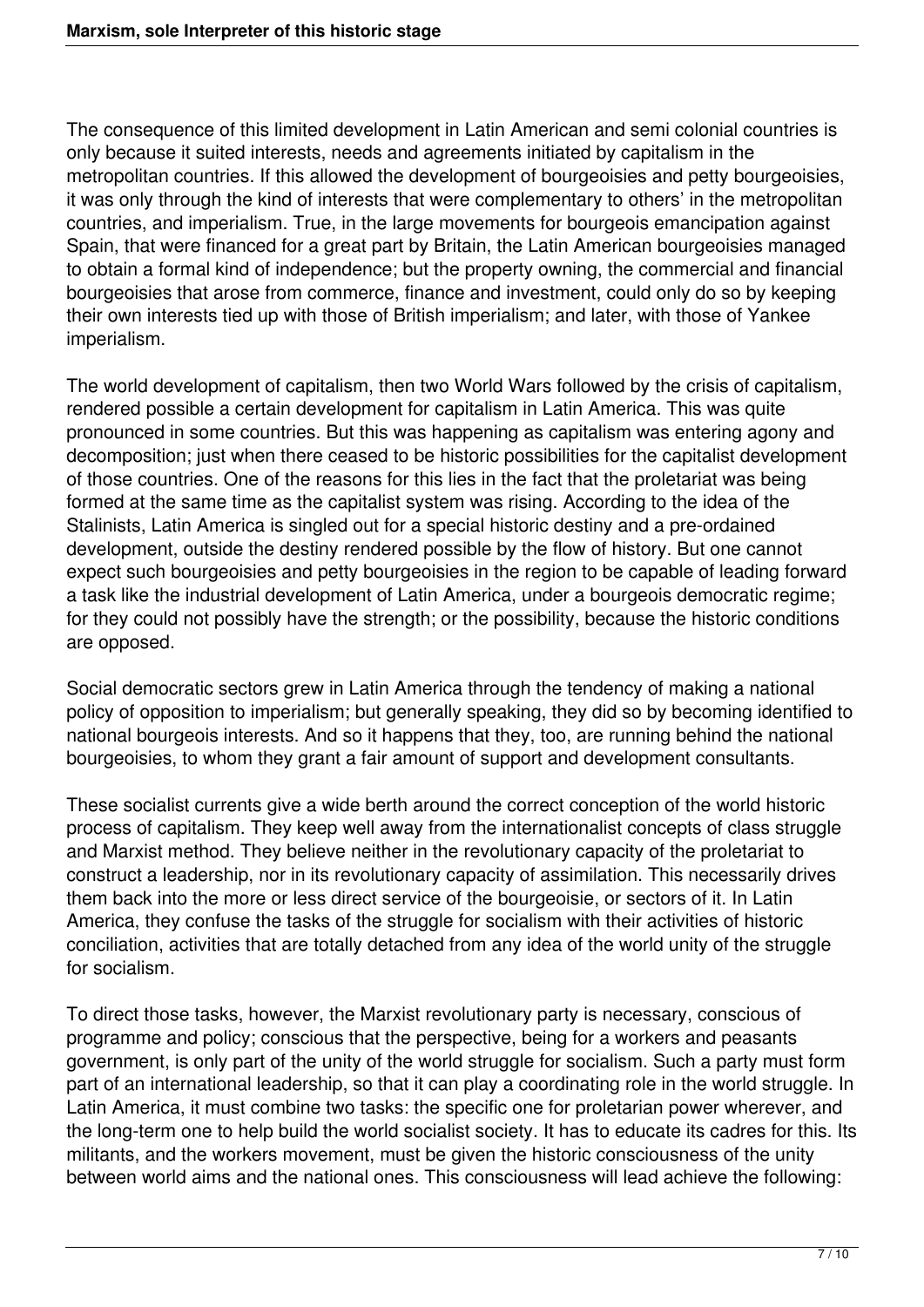the determination to create a workers and peasants government, and this latter, as part of the struggle for the Federation of the Socialist Republics of Latin America.

The powerful mass movement which developed in Latin America in the post-war period was derailed, for a great part, by bourgeois and petty bourgeois leaderships. Hundreds of thousands of peasants who had left the countryside, had become politically active. They had sought to play their part in solving the class and national problems but, unfortunately, they were not followed by the workers parties. The actions of the workers parties were not of the kind to win the confidence, or the support, of the peasants. Firstly, this was because the latter were masses only recently awakened and incorporated into class politics; they were still backward politically or they mistrusted the workers parties. And secondly, the workers parties and the trade unions failed to draw them closer. The workers parties had not educated their cadres and their militants in the idea, the policy or the objective of the workers and peasants government. These cadres did not think of making bridges over the gap between them and the peasants. Besides, they had in general no firm links with the rest of the workers; so, they missed the correct national and international goal, from a class point of view.

Backward masses were left to tag along, in a diffuse anti-imperialist and anti-capitalist spirit, behind the bourgeois and petty bourgeois leaderships. This is how those movements happened to make their political experience – and still do. This is where and how they are still learning about class politics.

Today, there are still large mass movements in Latin America behind the bourgeois and petty bourgeois leaderships, or behind social democratic ones; even behind Stalinists. They are movements engaged in their own political experience and this is the way they become politicised. We must show these large clusters of people how to become detached from the petty bourgeois leaderships. We must help them to mature their political and programmatic consciousness regarding the need for the workers and peasant government and the Federation of Socialist Republics of Latin America. One must help them also to create left-wing currents in the communist parties and the social democrats, with the view that these, of themselves, will find a path towards this revolutionary programme and perspective.

The pressure of the objective process of the disintegration of imperialism plus that of the triumphant world revolutionary struggle becomes added to the live experience and politicisation of the masses. This encourages the Stalinist and social democratic movements. These movements will increasingly want to struggle so that their own parties should support the workers and peasants government and the Federation of the Socialist Republics of Latin America.

To help pull the masses away from the bourgeois orbit, the necessary instrument must be offered them: workers parties of the class, and of the masses. This is a necessary step for the acquisition of the consciousness to be derived from experience and politicisation. It also gives them the consciousness of their own strength and class interests. One must help the Communist militants and cadres – and in social democracy also – in developing their own experience in the tasks of building mass Marxist revolutionary movements.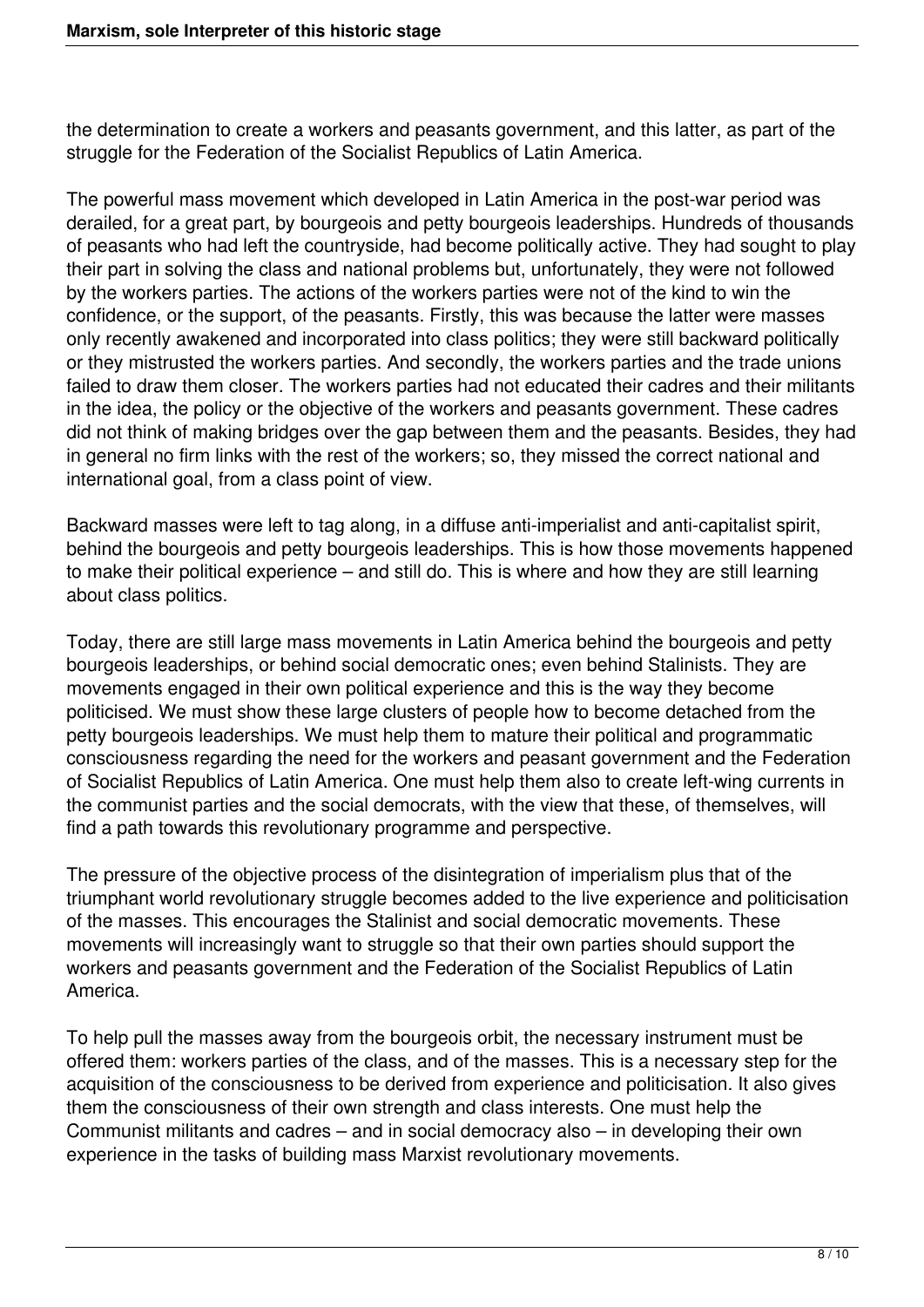In their mobilisations after the war in Latin America, the masses of many countries followed and supported bourgeois and petty bourgeois movements. Because there was a shortage of workers parties that they trusted, the masses started to support and form large organisations and big trade union centres. In Argentina and in Bolivia particularly, they did this in order to find a base of defence against their own, bourgeois leaderships.

The rapid development of trade unions and workers centres testify to the fact that the masses were looking for a general class instrument. In some countries, it is just from the trade unions that arose directly the bases for the building of workers parties; and this, in direct opposition to the bourgeois and petty bourgeois mass leaderships.

The revolutionary struggles of the masses in Bolivia, Guatemala and British Guyana have been many. In Argentina, the masses persisted in their support to Peron. Their resistance to imperialism was unshakable; they decisively rejected the yankee plans for war and colonisation. Meanwhile, the various Latin American bourgeoisies and governments were failing in restoring some balance in the economy of a kind that would be acceptable to the masses. All this offered possibilities for stepping forward, for the masses to become active and politicised and for the creation of class workers parties.

The objective process still unfolds in a sense favourable to the struggle for proletarian power and for the workers and peasants government. Yankee imperialism goes on trying to bind Latin America to its plans for counter-revolution and world war. Not a day passes when it doesn't try to take some measure in that way. The aim of its world war is to attack the development of the revolution in the colonial and semi colonial countries; it is also to slice through the development of the USSR and the other workers states. The Caracas Conference has shown conclusively what is on the agenda: to submit the lives of the Latin American people to the monstrous counter-revolutionary plans of yankee imperialism.

But the revolutionary struggle of the masses of the colonial and semi colonial countries of Asia, Africa and Latin America does not cease. They do not allow themselves to be intimidated by the threats and the terrorism thrown at them by yankee imperialism and its capitalist associates in the world.

The Stalinist concept that binds it to the perspective of 'pacific coexistence' between workers states and capitalism is false. It is equally false to lull the masses in the hope of a possible peace; as if, by this means, imperialism could possibly be tamed and contained!

The objective conditions in the world are such that even imperialism is powerless in handling them. This hurries it along towards war inexorably and in short delays. Indeed, there are increasing dangers for the survival of that system, dangers against which it does not extricate itself: danger from the revolutionary struggle of the masses in the colonial and semi colonial countries; danger posed by the masses of Europe - France and Italy foremost; danger from the rise and reinforcement of workers states that crystallise the anti-capitalist world forces. And another danger: the ever concrete possibility of an economic crisis marching in.

The perspective offered by the Stalinist and socialist leaderships is false about these points.